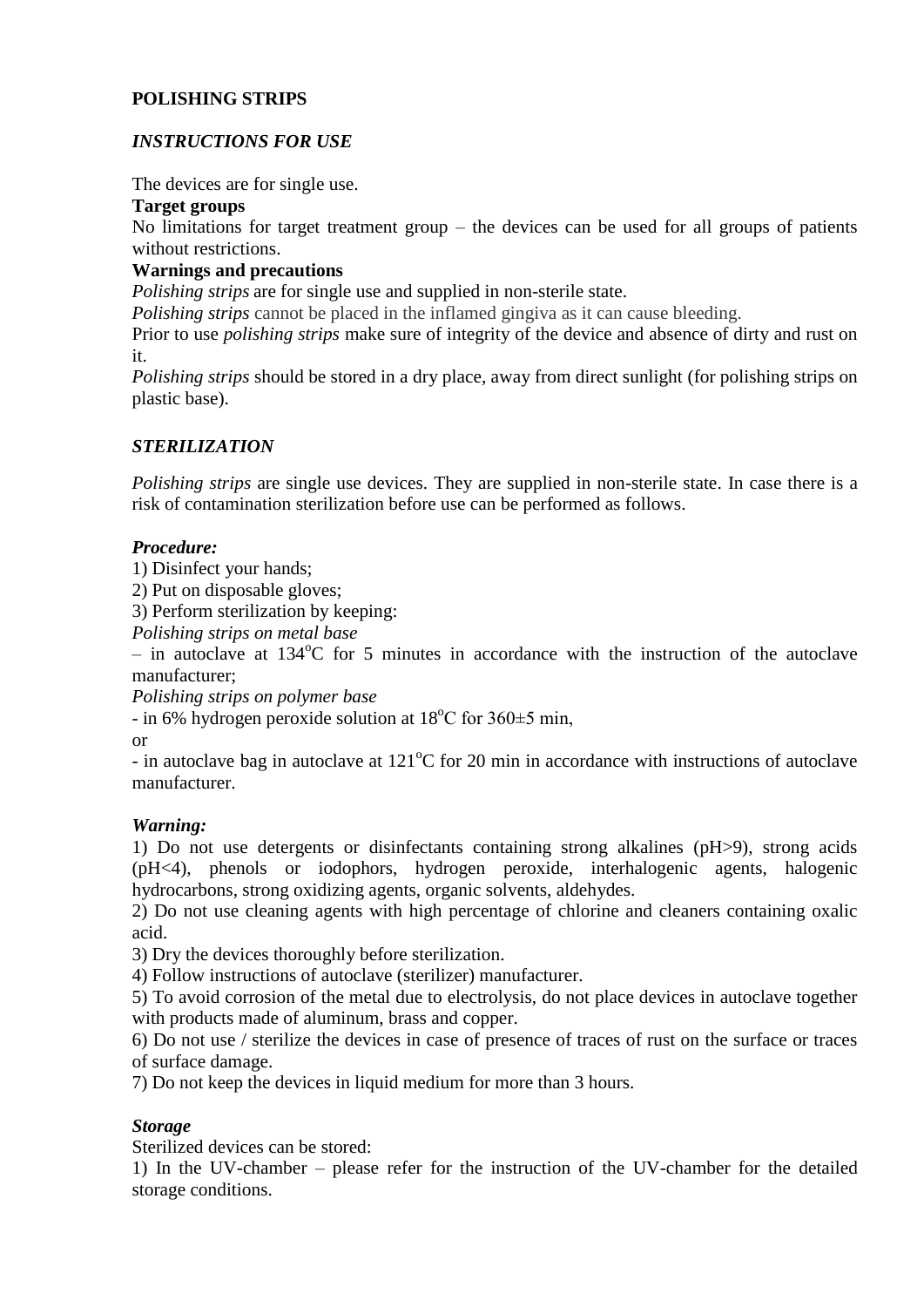2) In the autoclave bags - please refer for the instruction of the autoclave bags for the detailed storage conditions. Products sterilized in autoclave bags should be stored in closed cabinets in clean, dry rooms, preferably at a temperature of 15-30°C and a relative humidity of 33-50%, avoiding exposure to direct sunlight. Unauthorized access to these rooms should be excluded.

## *Operating instructions*

#### **Preparation**

- 1. Open the packaging.
- 2. Make sure that there are no:
- signs of violation of the integrity of the device (including cracks and chips),
- traces of rust or dirt on the surface.
- 3. Carry out sterilization according to current instruction for use (if appropriate)

#### **Operating procedure**

#### **Strips on polymer base**

- 1. Remove excess composite and contour the restoration using a fine diamond or carbide bur.
- 2. Accurately open the package with strips to avoid squabbling and mixing of the strips and choose strip for gross reduction.

| Standard color code     | blue / green           | green / yellow      | yellow / white    |
|-------------------------|------------------------|---------------------|-------------------|
|                         |                        |                     |                   |
|                         |                        |                     |                   |
| Abrasive particle size, | $100 - 50 / 50 - 30$   | $50 - 30 / 30 - 15$ | $130 - 15/15 - 2$ |
| micrometers             |                        |                     |                   |
| <b>Process</b>          | <b>Gross reduction</b> | <b>Contouring</b>   | Polishing         |

3. Insert the strip into interproximal area.

- 4. Polish interproximal and gingival surfaces of restoration by moving the strip by hand. Approximal surfaces are recommended to treat right after removal of matrix and wedge while the inter-tooth distance remains unchanged.
- 5. Repeat the procedure with two other types of polishing strips.

## **Strips on metal base**

#### **Perforated prophylactic metal strips (strips for tartar removal)**

- 1. Accurately open the package with strips.
- 2. Insert the strip into interproximal area.
- 3. Remove dental calculus (tartar) by rocking motion of the strip by hand.

#### **Proxicut system**

- 1. Accurately open the package with saw blades.
- 2. Assemble saw blade and proxicut holder.
- 3. Insert the system into interproximal area.

4. Remove dental calculus (tartar) or excess of filling material from interproximal area by rocking motion of the system by hand.

- 5. Withdraw the system from the mouth and disassemble saw blade from the proxicut holder.
- 6. Install coarse proxicut diamond strip on the proxicut holder.

7. Insert the system into interproximal area.

8. Remove dental calculus (tartar) or excess of filling material from interproximal area by rocking motion of the system by hand

9. Withdraw the system from the mouth and disassemble the coarse proxicut diamond strip from the proxicut holder and repeat the procedure with two other types of diamond strips.